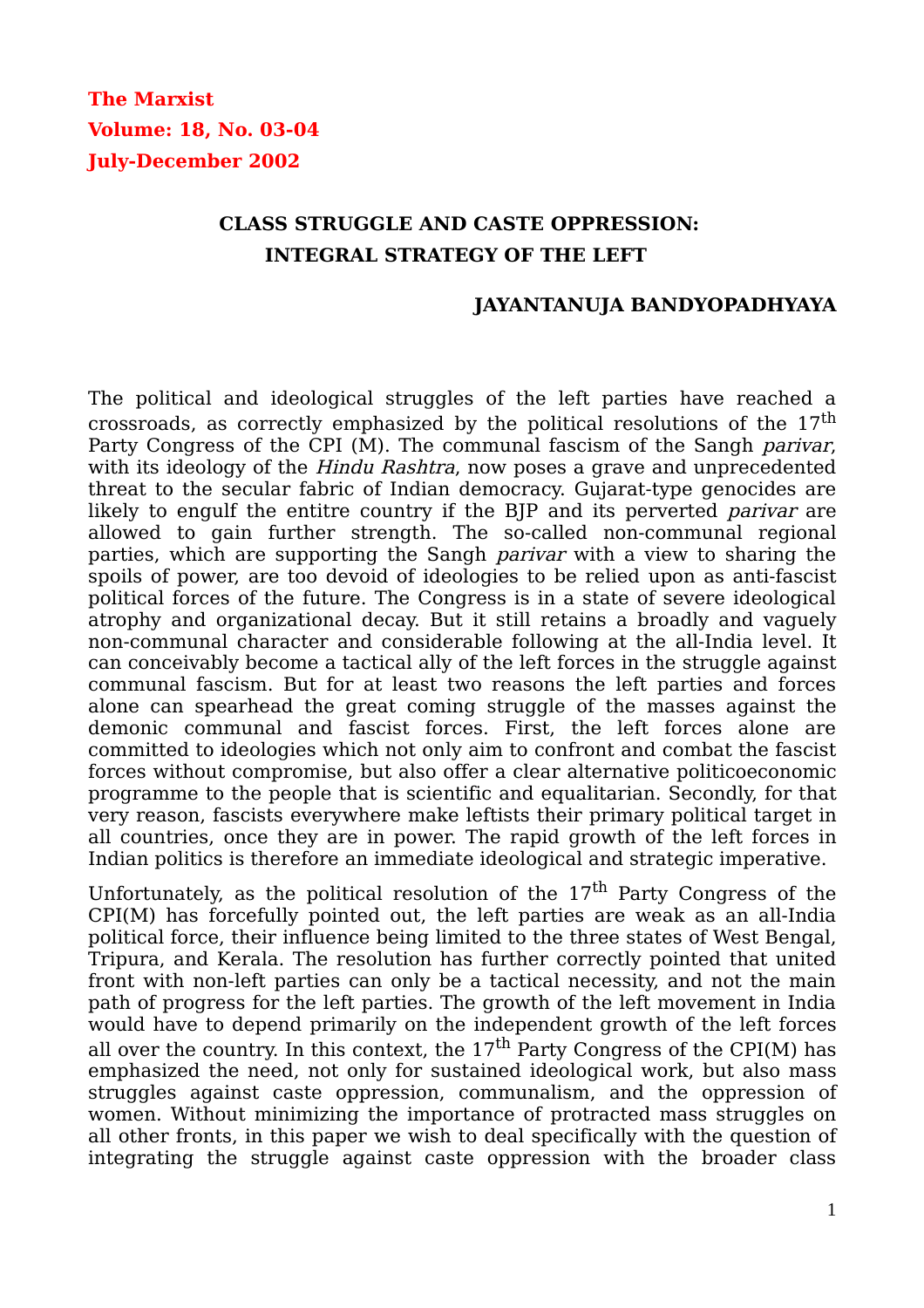struggle in the objective Indian context. For it appears to us that the adoption of a clear ideological and strategic position by the CPI(M) and other left parties on this question is the key to the accelerated development and proliferation of the ideology and organization of the left in the given objective conditions of society and politics in India.

#### Marxist Thinking on Caste in India

Karl Marx was the first thinker to draw sharp attention to the highly deleterious impact of caste on Indian society and its causal link with the relations of production. In his famous essay on The Future Results of British Rule in India Karl Marx characterized the Indian castes as "the most decisive impediment to India's progress and power". Marx correctly argued that the caste system of India was based on the hereditary division of labour, which was inseparably linked with the unchanging technological base and subsistence economy of the Indian village community. At that time he believed that British rule would undermine the economic and technological foundations of these primitive, self-sufficient, stagnant, and isolated village communities, particularly through the spread of railways. The industrialization and commercialization of India under British rule, facilitated by the spread of railways, would lead to the breakdown of the traditional village communities, and with them also the caste system.<sup>1</sup> But Marx wrote later on that he had exaggerated the possible impact of the spread of railways on the traditional relations of production characterized by the Indian village community. $^2$  The important point, however, is that Marx clearly and causally connected the archaic social formation of caste in India with the relations of production. It followed logically that the abolition of the caste hierarchy and the oppression and exploitation of the 'lower' castes could not be separated from the Marxian form of class struggle.

 Following this Marxian approach to the relationship between the class struggle and the struggle against caste oppression, the renowned Indian Marxist leader and thinker, E.M.S. Namboodiripad, placed the Marxian approach to the struggle against caste consciousness and caste oppression as a part of the class struggle in modern India when he observed in 1979:

One has to realize that the building of India on modern democratic and secular lines requires an uncompromising struggle against the caste-based Hindu society and its culture. There is no question of secular democracy, not to speak of socialism, unless the very citadel of India's 'age-old' civilization and culture – the division of society into a hierarchy of castes – is broken. In other words, the struggle for radical democracy and socialism cannot be separated from the struggle against caste society.<sup>3</sup>

The same year another Indian Marxist stalwart, B.T.Ranadive, regretted the fact that "there has been a certain neglect in the ideological struggle against caste and communalism", and that "the common consciousness generated through the economic struggle cannot be pushed forward without such struggle and direct intervention of the movement on caste oppression."<sup>4</sup> Three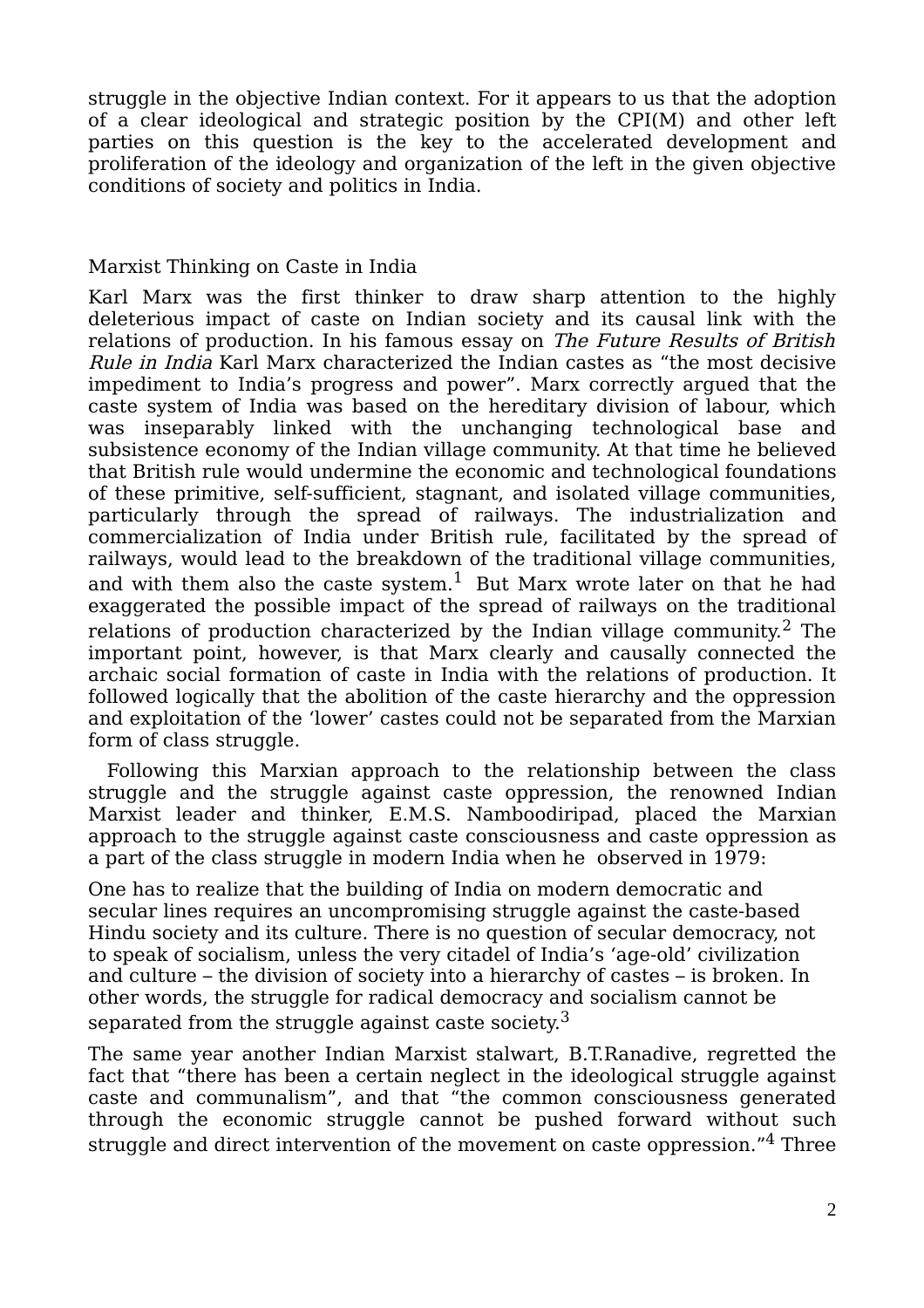years later, in his book, Class, Caste and Property Relations, Ranadive strongly pleaded for the adoption of an anti-caste programme of struggle by all mass organizations. In his own words:

The decisive challenge of caste and untouchability has to be defeated by the leaders of the mass struggles by inculcating a strong anti-caste feeling among the fighting toilers – above all among the workers in the spirit of proletarian unity and solidarity. This can be achieved by strong ideological propaganda against the caste system and untouchability.

The mass organizations, besides, must devote special attention to the problem of the untouchables, tribals and oppressed castes as part of their work to unite the oppressed.

Then alone the mighty force of the united toilers will decisively strike for agrarian revolution, smashing the basis of caste distinctions and serfdom of the untouchables; then alone the democratic forces will open the way to political power and rapid industrialization on the basis of socialization of all means of production and usher in a casteless and classless society.<sup>5</sup>

Both E.M.S. Namboodiripad and B.T. Ranadive thus felt the urgent need for integrating the class struggle with the struggle against the caste system in India, and considered this integration to be essential for the success of the proletarian revolution and the establishment of people's democracy in this country. This ideological position of the highest Marxist leaders and thinkers of India was reflected in a resolution of the Salkia Plennum of the CPI (M) in 1978, which stated that the ruling class took advantage of caste and communal divisions among the people, and emphasized the need for a mass struggle against casteism and communalism. The resolution further stated that the actual decision and strategy to be adopted in this respect was left to the Central Committee of the party.

But while the CPI (M) and other left parties have consistently organized mass protest and struggles against communalism, the exigencies and dynamics of the developing political situation in India in the 1980s and 1990s prevented them from organizing a simultaneous struggle against casteism and communalism. In particular, the acute caste conflict generated by the Mandal Commission Report and its aftermath made it extremely difficult to integrate the anti-caste ideology of the left with the class struggle against feudalism and capitalism in the 1980s. The rapid rise of communal fascism in Indian politics in the 1990s, leading to the capture of power at the Centre by the communal and fascist forces, impelled the left parties to mobilize all their organizational power against these forces, and to postpone the organization of a mass struggle against casteism and caste oppression to a later date. The issue was again taken up seriously at the  $17<sup>th</sup>$  Party Congress of the CPI (M) at Hyderabad in 2002.

### Caste Structure and Relations of Production

The leading Indian Marxist thinkers and the Salkia Plenum and  $17<sup>th</sup>$  Congress of the CPI (M) would not have pleaded for the organization of mass struggles against caste oppression in India if they had believed that there was any antagonistic contradiction between the class struggle and the struggle against caste oppression in the objective Indian context. It is therefore necessary, at a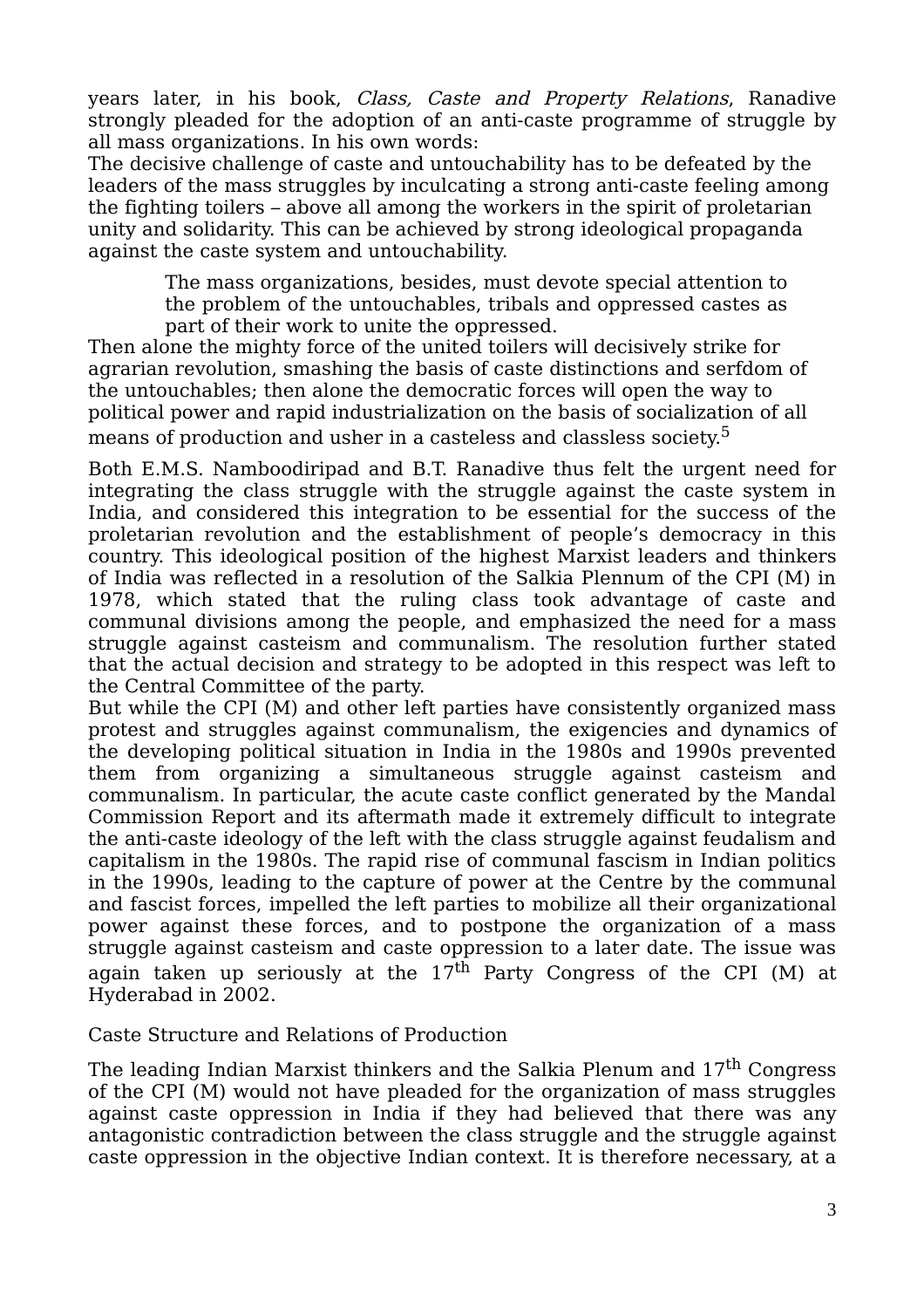time when the major left parties have decided to integrate the class struggle with the struggle against caste oppression, to have a clear idea of the structural linkages of the caste structure in India with the relations of production in the perspective of Marxian historical sociology.

Caste formations, of course, are not identical with class divisions. There is a caste structure within each class, and a class structure within each caste. They generate different forms of sociopolitical belonging, loyalties, and consciousness. Both on the epistemological and the empirical planes, caste consciousness proves to be antithetical to class consciousness, and stymies the growth of proletarian class solidarity. As every leftist political worker knows, the unity of the working class in India is constantly vitiated by the caste consciousness and caste loyalties of the peasants and workers. The poor 'upper' caste peasant or worker does not consider his poor 'lower' caste coworker or neighbour as his equal, tends to look down upon him, and generally refuses to build or accept any sociocultural linkages with him. While workers and peasants belonging to different castes do join trade unions and participate in common struggles on purely economic issues, they generally desist from developing life-sharing sociocultural linkages across caste barriers. In many cases, it is individual and collective economism rather than class consciousness that motivates participation in agitations for specific economic demands. This is also evident from the fact that support of workers for political parties does not always correspond with their trade union belonging.

The class consciousness of the workers and peasants can, of course, be best awakened by their continuous participation in the class struggle. But if the nature of the class struggle itself is often distorted by caste consciousness, we are in a vicious circle. On epistemological, sociological and organizational grounds, therefore, it is necessary to treat the caste structure as a semiautonomous socioeconomic formation within the broader class structure of Indian society, and trace its historical and sociological roots in the evolving relations of production in India from the ancient times to the modern period. This, fo course, cannot be done exhaustively within the short span of this paper. We shall confine ourselves to portraying, in a few bold strokes, the outlines of the relationship between caste formations and the relations of production in India. This will then enable us to appreciate the strategy of integrating the struggle against caste oppression into the broader class struggle, as recommended by Marxist stalwarts like E.M.S. Namboodiripad and B.T.Ranadive, as well as the Salkia Plenum and  $17<sup>th</sup>$  Congress of the CPI (M), and formulate appropriate tactics for an integral form of class struggle with Indian characteristics.

There is a widespread belief among orthodox Hindus that *chaturvarnya*, or the hierarchical four-tier social structure of ancient India, had a religious origin. This belief is engendered by the apparently religious justification of chaturvarnya in the Rig Veda, the Manusmriti, and the interpolated forms of the Ramayana and the Mahabharata, where it has been declared to be of divine origin. In reality, however, the support to *chaturvarnya* given by the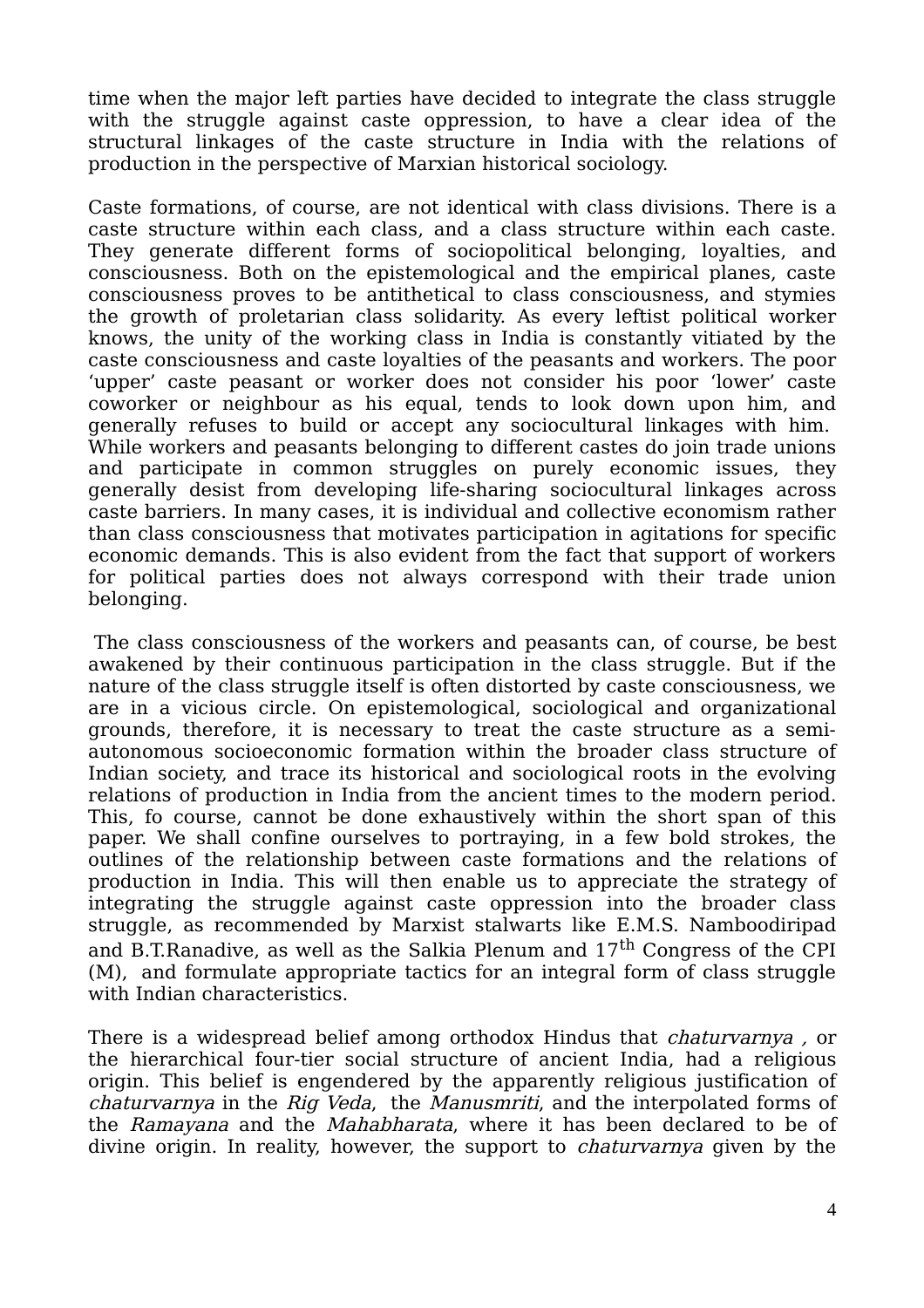religious texts on the pretext of its allegedly divine origin served merely to sanctify and perpetuate an ancient form of unjust division of labour that was based on the oppression and exploitation of the entire working class, which constituted the overwhelming majority of the population in ancient India, by a small and parasitic ruling class. The 'other-worldly' religious injunctions were in the nature of a deliberately contrived functional ideology that served to camouflage a this-worldly socioeconomic structure of exploitation. In other words, the social roots of the metaphysics of *chaturvarnya* were embedded in the relations of production in ancient India.

As is well known, the religious texts assigned the parasitic functions of teaching, preaching,

and the performance of religious rituals to the Brahmins, ruling and fighting to the Kshatriyas, and trade and business to the Vaishyas. The sociopolitical status of the Vaishyas was, however, somewhat ambivalent and fluctuating. In the age of the dharmasutras, all peasants, except rural artisans, craftsmen, and landless labourers, were reckoned as Vaishyas. By the middle of the period of the dharmasastras, however, most of the peasants, including those who tilled their own land, were demoted to the status of Sudras. Only that small section of peasants who were big landowners and produced a marketable agricultural surplus, were now counted as Vaishyas. $6$  From that time onwards, the Brahmins and Kshatriyas effectively constituted the ruling class of ancient India, with the Vaishyas playing a somewhat auxiliary role.

Thus by about the  $1^{st}$  or  $2^{nd}$  century A.D. the entire working class, including all small and marginal farmers, landless labourers, artisans and craftsmen, and all manual labourers, was relegated to the status of Sudras. The Brahmins and Kshatriyas naturally constituted only a small proportion of the population. Since industry and trade were undeveloped in that ancient period, the Vaishyas also constituted an insignificant proportion of the population. The Sudras therefore constituted the overwhelming majority of the people of the country. It was this vast class of Sudras that was relegated to the bottom of the socioeconomic pyramid and ruthlessly exploited by the composite ruling class of the Brahmins and Kashatriyas, using both the power of religion and the power of the state as its instruments of control.

The concept of *swadharma* was central to the injunctions of the religious texts regarding the division of labour consummated by *chaturvarnya*. Manu defined swadharma as swakarma, or the occupational duty as prescribed by the dharmasastras. All major religious texts, including the Manusmriti, the Bhagavadgita, and the interpolated versions of the Ramayana and the Mahabharata, prescribed the unquestioning service of the three 'higher' varnas as the swadharma of the Sudras. The vast working class of Sudras was thus denied all social, economic and political rights, which were, of course, monopolized by the Brahmins and Kshatriyas. The Manusmriti also denied the Sudras the right to education, the right to property, the right to carry arms, and even access to religious observances. The Manusmriti declared that if a Sudra acquired any property, any Brahmin or Kshatriya had the right to take it away from him forcibly. As regards the carrying of arms, even the Brahmins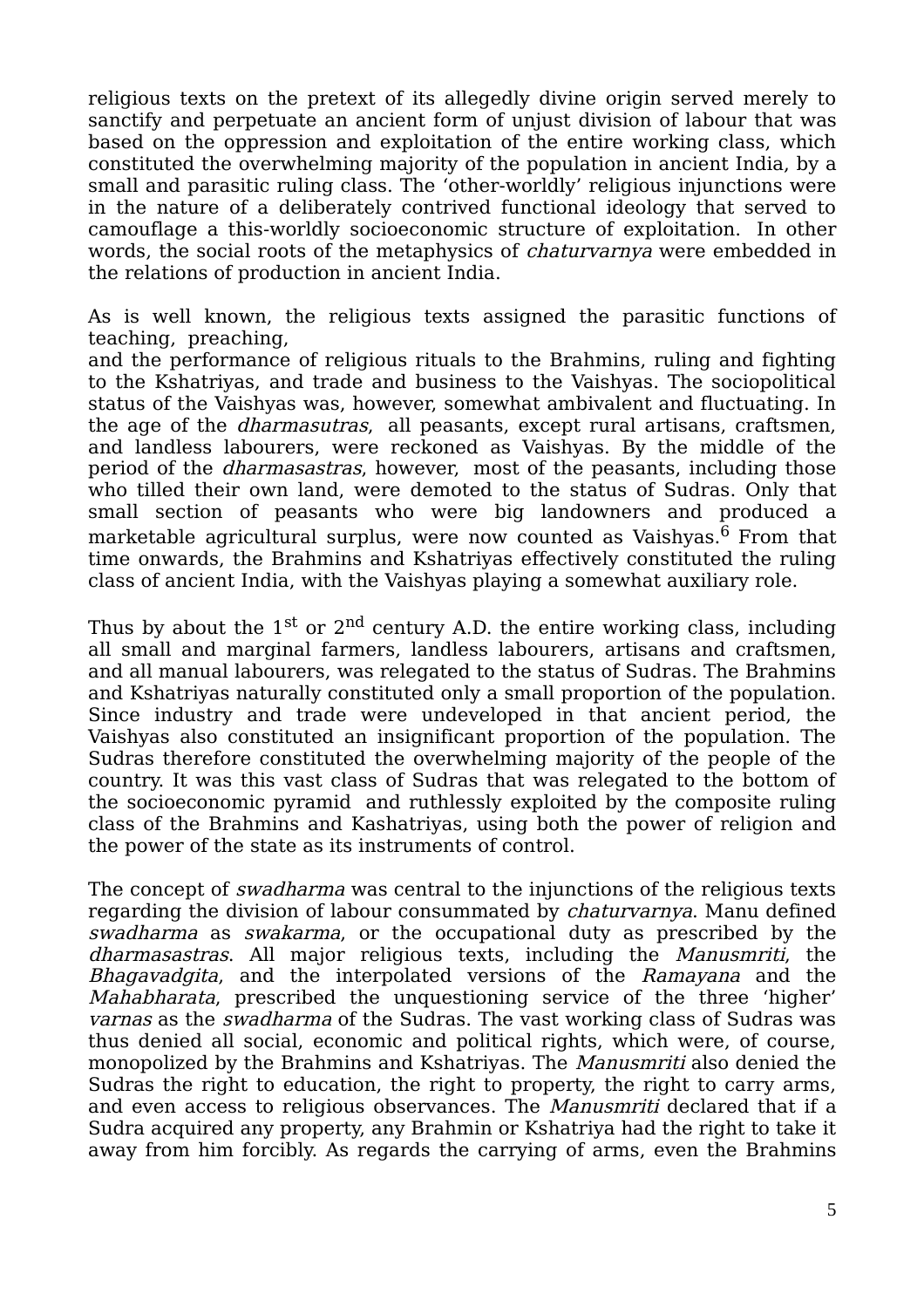were empowered to carry and use arms in times of trouble, although it was alien to their swadharma. But the Sudras were totally forbidden to carry or use arms. The denial of the right to property in a social structure based on private property perpetuated the proletarianization of the Sudras, while the denial of the right to carry arms rendered them incapable of overthrowing the structure of exploitation. Thus the whole purpose of the ostensibly religious injunctions regarding chaturvarnya was to reduce the entire working class to the status of subsistence labour, close to that of slaves, and generate a huge surplus value through its productive labour for the enjoyment of a parasitic ruling class.

The religious texts have also forbidden the change of occupations prescribed by them for the four varnas respectively on pain of dire consequences in this world as well as the next, because this would destabilize and destroy the prevailing social order. The Manusmriti makes the change of occupations a serious and heavily punishable offence. The *Bhagavadgita* says that it is better to die in the performance of one's own swadharma, even if it be without merit, than to practise the swadharma of another varna, even if the latter be easier to perform. But not being sure of the effectiveness of religious injunctions by themselves, the wise writers of religious texts also provided for political safeguards against any potential challenge to *chaturvarnya*. The *Manusmriti* enjoins upon the king the duty of preserving the four-tier social hierarchy, and to inflict severe punishment on those who attempt to change their occupations. The Bhagavadgita cautions the Kshatriyas against the nonperformance of their swadharma of fighting, lest such an example inspired the 'lower' varnas to change their occupations. The Manusmriti also advises the Brahmins and Kshatriyas to form a class alliance in their common class interest. Such an alliance, it says, would ensure tremendous gains for themselves in this world and the next, whereas in the absence of such an alliance both the varnas would perish. For the same reason, the dharmasastras, including the Manusmriti, made it a major political duty of the king to suppress all forms of atheism and to inflict severe punishment on atheists. Any atheist challenge to the dharmasastras would have seriously undermined the foundations of the exploitative structure of chaturvarnya. Thus the opium of religion as well as the power of the state, both of which were mere instruments of exploitation in the hands of the ruling class, were used to perpetuate the oppressive and exploitative socioeconomic structure of ancient India.

### Class Structure, Dalits and Adivasis

One special characteristic of this exploitative socioeconomic structure was the marginalization, alienation, economic exploitation, and geographical separation of the *atisudras*, also called *asprishyas* or *panchamas* or *antyajas* in the *dharmasastras*. Originally stigmatized on account of the 'unclean' jobs assigned to them, they were subjected to numerous inhuman disabilities, in addition to those suffered by the rest of the Sudras. Perhaps the most disabling injunction against them proclaimed by Manu and other law-givers was the one that denied them the right to live in the main village inhabited by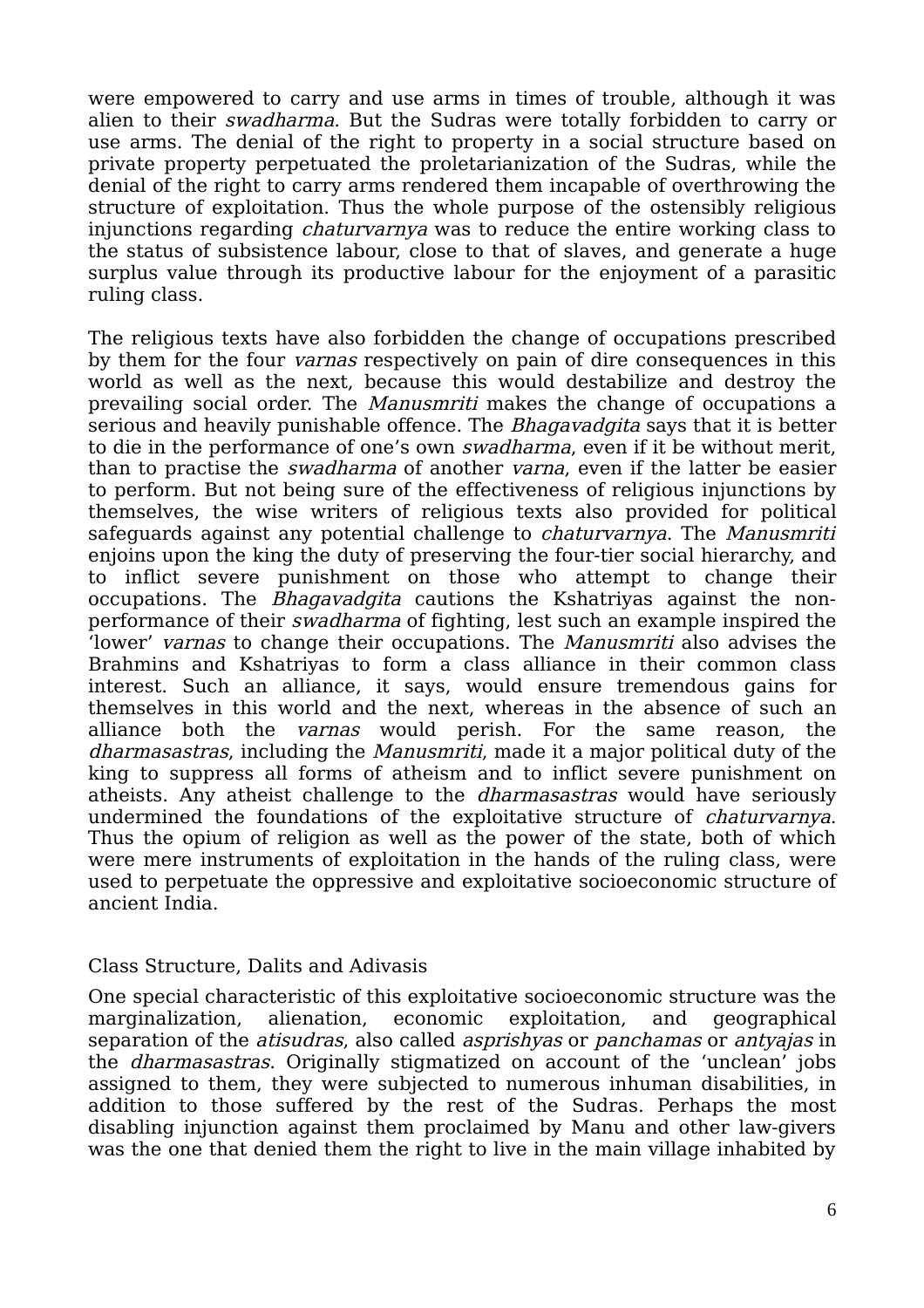the exalted 'upper' varnas, and were compelled to live in separate hamlets on the outskirts of the village. It was from this geographical and social exile that they acquired their status as antyajas, meaning "born on the margin". According to the injunctions of the dharmasastras, they were obliged to wear the mark of untouchability on their bodies, and eat only the foulest kind of food, including the leftovers thrown away by the 'higher' varnas, from iron or broken earthen pots. They were allowed to wear only iron 'jewelry' on their bodies. They were not to draw water from the wells used by the 'upper' varnas, not to enter temples, not to enter areas inhabited by the 'higher' varnas except to perform menial jobs for the latter, and not to tread the roads used by the latter. They had to wear a bell in their necks in order to warn the 'higher' varnas of their approach, so that the latter could move out of sight in time. They were permitted to move around only in the darkness of the night, avoiding the areas inhabited by the exalted ones.

The adivasis or indigenous people of ancient India suffered more or less the same socioeconomic disabilities as the *atisudras*, and were virtually indistinguishable from the latter with regard to their status in relation to the socioeconomic structure of *chaturvarnya*. They were also both geographically isolated and socially marginalized, and relegated to the bottom of the socioeconomic pyramid. They represented that section of the pre-Aryan population of India, which had retreated into the jungles and hills in the face of the Aryan advance, and remained by and large inaccessible to the conquering Aryan 'civilization' and its chaturvarnya. Those who lived in the forests were generally called nishadas or shabaras, depending on their tribal belonging as well as occupation, while those who dwelt on the mountains were generally called kiratas. There is abundant evidence in the dharmasastras and Sanskrit literature to show that these indigenous people were also treated as untouchables.

This forest and mountain-dwelling section of the people of India differed from the rest of Aryan-dominated ancient Indian society in at least three important respects. In the first place, they practised a form of primitive communism of property that was diametrically opposed to the system of private property on which the Aryan 'civilization' was based. Hence, unlike the exploitative class structure of the Aryan-dominated society, the relations of production of adivasi society did not generate a class structure. Secondly, they had refused to come under Aryan domination, and hence, were outside the purview of chaturvarnya. There never was any varna or caste system in adivasi society. Thirdly, They had refused to be a part of the Vedic and *dharmasastra-based* Brahminical religion of the Aryas, and never practised the rituals and ceremonies of the latter. Because of their refusal to be integrated into mainstream Aryan society, the adivasis remained even more isolated, geographically as well as socially, than the asprishyas within the fold of chaturvarnya. As regards their socioeconomic status vis-à-vis Brahminical society, they were also treated in practice like *atisudras* and untouchables. Like their counterpart within Brahminical society, they also belonged to the most exploited section of the proleatariat of ancient India, and were assigned to the bottom of the socioeconomic pyramid. They were not a part of chaturvarnya in terms of religious doctrine. But along with the panchamas or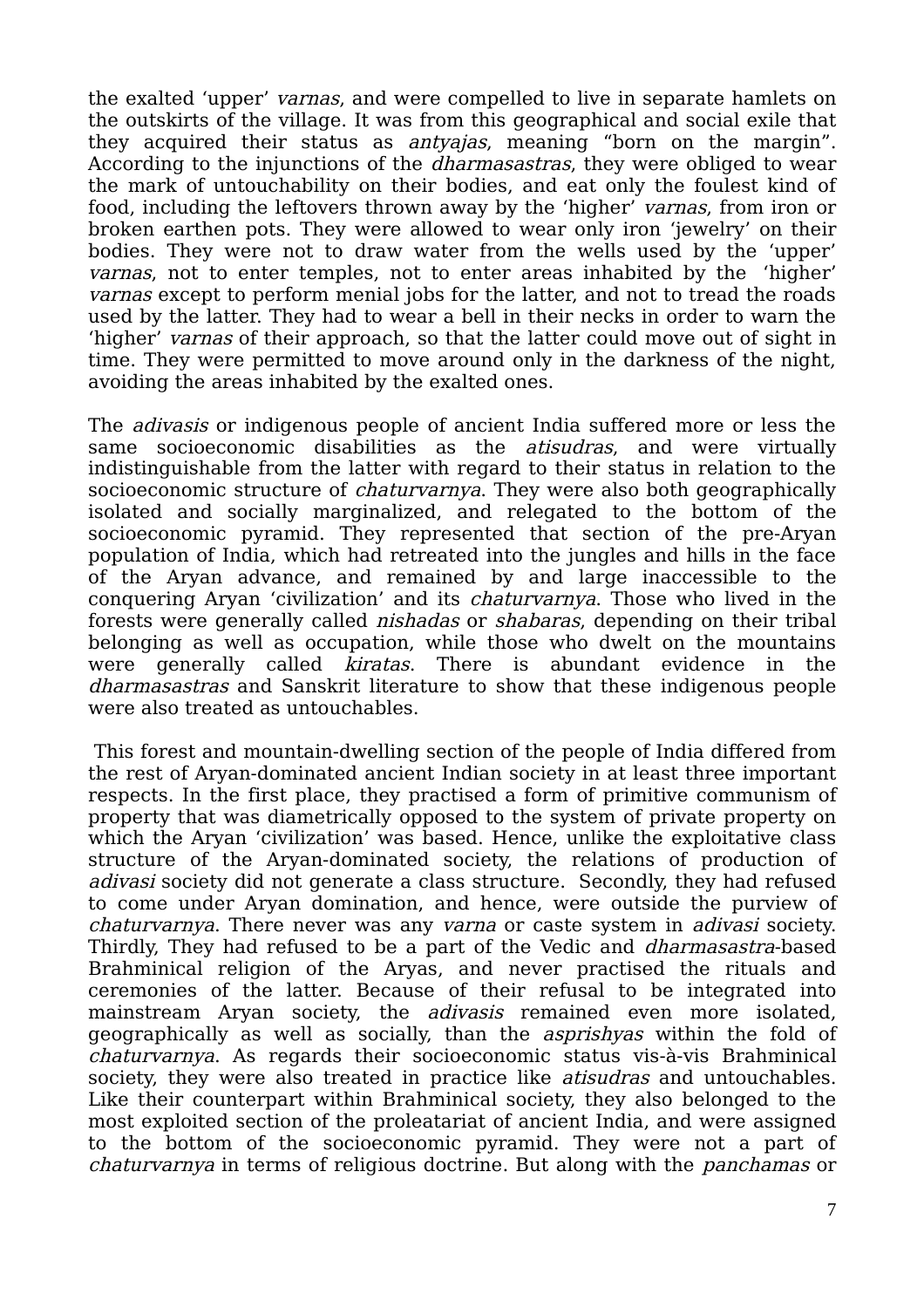atisudras, they were the worst victims of the exploitative class structure of ancient India.

The grossly exploitative class structure of ancient India, which was cleverly camouflaged and sanctified by the dharmasastras, particularly by chaturvarnya, has remained virtually unchanged to this day. Unchanged feudal relations of production, poverty, illiteracy, and crystallized superstition among the masses, and the oppressive and exploitative strategies of the ruling classes over many centuries have contributed to the perpetuation of the ancient relations of production and their sociocultural superstructure. The original four varnas have proliferated into over three thousand castes and subcastes due to numerous socioreligious and economic factors. These include false ideas regarding hereditary transmission of purity and impurity, differences of rituals and ceremonies, endogamous marriage and other forms of sociocultural intercourse, geographical location, and above all, economic status, particularly land ownership. Some cases of Sanskritization, or the vertical movement of the 'lower' castes, have also taken place over the centuries, mainly due to their rise in economic status. The myriad castes and subcastes of contemporary India cannot in all cases be classified under the original *chaturvarnya* of the *dharmasastras*, although they have all risen on the matrix of the four-tier hierarchical socioeconomic structure of ancient India. Perhaps the most important retrograde development is that the entire caste system has become hereditary and transformed itself into a crystallized prejudice structure. Although it is still a superstructure of the relations of production, it has over the centuries acquired a measure of autonomy, and in some ways behaves independently of the relations of production. This is the most distinctive characteristic of class relations in India today. This is also the single most important social reality that the left forces spearheading the class struggle in India must weave into their strategy.

The proliferation of castes, and the relative improvement of the socioeconomic status of some of the 'middle' castes, have to some extent diluted the structure of the four-tier hierarchy of ancient Indian society. But so far as the relations of production are concerned, the slave-like condition of the *dalits* – descendants of the *panchamas* and *asprishyas* – has remained unchanged at the bottom of the socioeconomic pyramid. Similarly, the adivasis – descendants of the *shavaras, nishadas* and *kiratas* – have remained the victims of the grossest and most acute form of socioeconomic exploitation. This is mainly because neither the basic class structure of India nor the crystallized prejudice structure of caste has changed significantly for many centuries, including the fiftyfive years since India's independence, except to some extent in the left-dominated states. The existential characteristics of the collective historical condition of these two socioeconomic classes make them the 'wretched of the earth' who truly belong to the fourth world of nearly total alienation and exploitation. Apart from being the victims of gross economic exploitation, they also suffer from the stigma of low social status imposed on them by the prejudice structure of caste. It follows logically that those leftist forces in India which are engaged in class struggle for the collective emancipation of the proletariat must accord the highest priority to the emancipation of the *dalits* and the *adivasis*. For there are no worse sufferers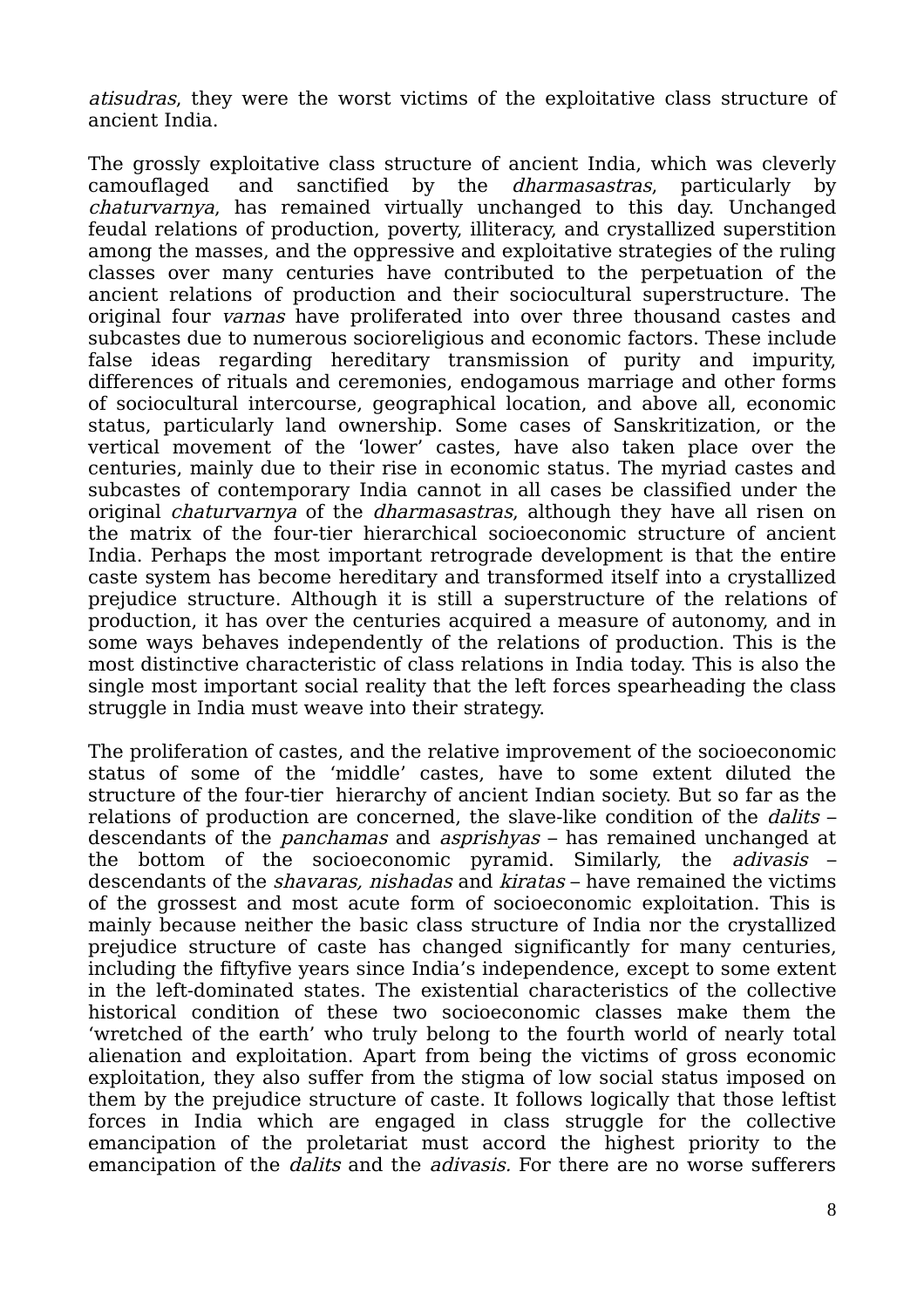from class exploitation, and no proletariat more impoverished than them anywhere in the world.

Numerous studies, including the Mandal Commission Report, have established beyond any doubt that that there is a high correlation between poverty and social 'backwardness' in India. This is particularly true of the *dalits* and the adivasis. It was estimated by the Commissioner for Scheduled Castes and Scheduled Tribes in 1981 that 85 % of the Scheduled Castes and Scheduled Tribes belonged to the poorest  $35\%$  of the population.<sup>7</sup> Another indication of the absolute poverty of the SCs and STs is that 84% of the SCs and 94% of the STs live in the rural sector $^8$  Moreover, 90% of all bonded labourers and 80% of all child labourers come from the SCs and STs.<sup>9</sup> Several investigations, including those by the Planning Commission, have revealed that landlessness and illiteracy are much greater among the SCs and STs than in the rest of the population.<sup>10</sup>

The fact that the SCs and STs, which belong to the bottom of the caste hierarchy, are also in the lowest economic class was highlighted by the Eighth FiveYear Plan when it said:

Thus, while there has been a reduction in the percentage of population below the poverty line in the case of both Scheduled Castes and Scheduled Tribes, the incidence of poverty is still very high. Most of the Scheduled Caste and Scheduled Tribe families do not own land and other productive assets. They constitute the bulk of agricultural landless workers, construction workers and women in the unorganized sector. They suffer from long periods of unemployment and underemployment. They are also handicapped due to non-enforcement of protective laws such as the Minimum Wages Act and Prevention of Land Alienation Act. Inequality and exploitation of the Scheduled Castes and Scheduled Tribes, particularly in the rural areas … still continue.<sup>11</sup>

 Even the Mandal Commission, while emphasizing the role of traditional sociocultural prejudices in perpetuating the economic exploitation of the 'lower' castes, fully recognized the fundamental significance of the relations of production in the shaping of the class-caste structure. Hence it called for the radical restructuring of production relations in order to liberate of the oppressed castes from economic as well as social exploitation.. In the Commission's own words:

Under the existing scheme of production relations, Backward Classes, comprising mainly small landholders, tenants, agricultural labour, village artisans, etc. are heavily dependent on the rich peasantry for their sustenance. In view of this, OBCs continue to remain in mental and material bondage of the dominant castes and classes. Unless these production relations are radically altered through structural changes and progressive land reforms implemented vigorously all over the country, OBCs will never become truly independent. In view of this,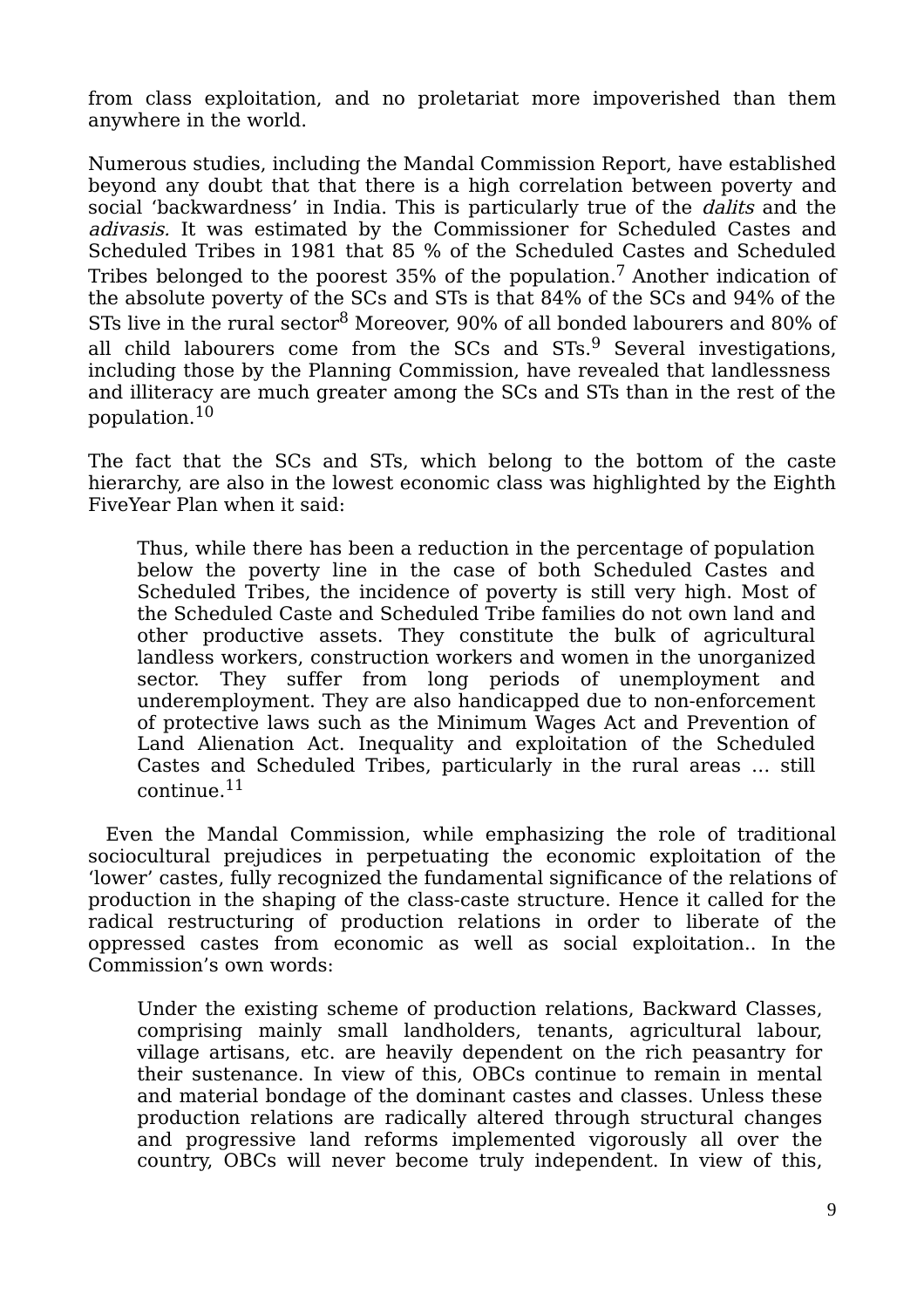highest priority should be given to radical land reforms by all the states  $12$ 

For several reasons, however, it would be misleading to assume that caste oppression can be eliminated through the class struggle on the economic plane alone. In the first place, the crystallized prejudice structure of caste tends to rationalize and perpetuate the economic exploitation of the oppressed castes. By confining the 'low' castes to the lowest paid occupations on a hereditary basis through religious dogma and cultural prejudice, they are kept perpetually in a state of absolute poverty. Their poverty, in turn, reinforces the sociocultural prejudices against them, and tends to perpetuate the stigma of inferiority with which they have been branded from ancient times. Secondly, unlike the poorer sections of the 'upper' castes, the *dalits* and *adivasis* have been compelled to live in separate hamlets in the rural areas, and in separate slums in the urban areas. This geographical isolation of the oppressed castes is more due to social stigma than to economic status. Thirdly, although feudalism prevails in many parts of the world, particularly the Third World, the caste system does not exist in any other country. Hence caste oppression must be attributed at least partly to the peculiar religious and sociocultural tradition of India. Finally, even with the advent of capitalism, caste prejudices do not seem to have lost their vigour in the capitalist sector of the Indian economy. Hence in determining their strategy of class struggle with Indian characteristics, the left forces have to take into account the dialectical relationship between class and caste.

## Class Struggle with Indian Characteristics

Thus the integration of the fight against caste oppression with the class struggle in India, as prescribed by EMS Namboodiripad, B.T. Ranadive, the Salkia Plenum and the  $17<sup>th</sup>$  Congress of the CPI (M), implies that a threepronged class struggle has to be organized in India with certain specifically Indian characteristics. The  $17<sup>th</sup>$  Congress of the CPI (M) has correctly highlighted the importance of the independent growth of the left parties, as distinguished from the united front tactics. For while united front tactics become necessary for electoral purposes and for organizing mass struggles, steady and sustained growth in the strength of the left parties can alone be the ultimate guarantee for a successful struggle against the forces of communal fascism and for the emancipation of the Indian proletariat. Moreover, a sustained and long-term cultural revolution, through which the proletariat will capture the commanding heights of a scientific and socialist culture, is also a necessary component of the class struggle for destroying the sociocultural foundations of the archaic social formation of caste. In the objective socioeconomic conditions of India, the Marxian strategy of class struggle must incorporate these specifically Indian characteristics.

### 1. Independent Growth of Left Parties

Since the SCs and STs are the most oppressed and exploited sections of the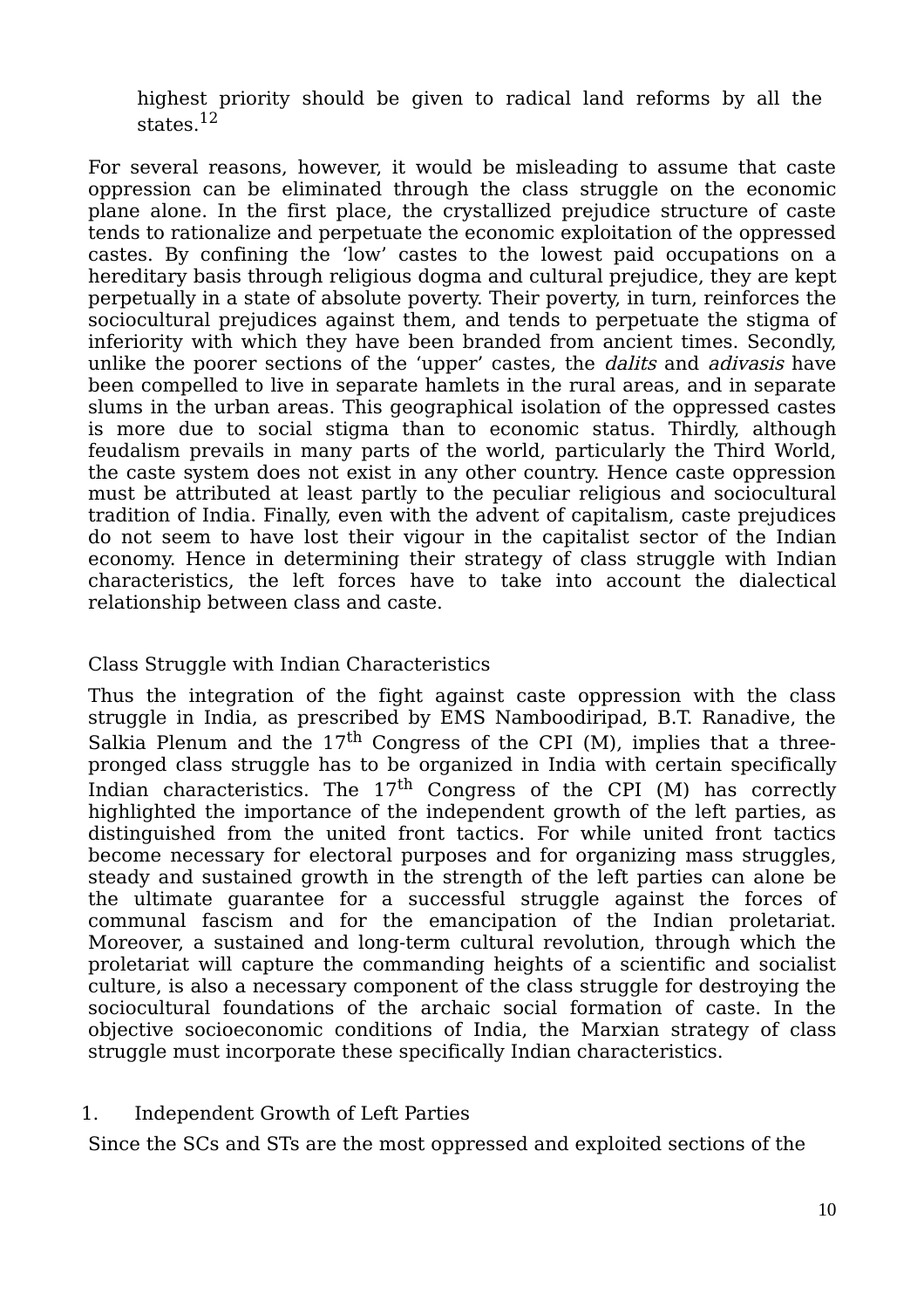Indian proletariat, they qualify to be the natural allies of the CPI (M) and other left parties. The left parties must therefore unequivocally align themselves with the SCs and STs, and fight for their economic as well as social rights. This struggle must include the uncompromising implementation of the policy of reservation, which is correctly based on the principle of positive discrimination in favour of the traditionally disadvantaged sections of the population. There appears to be a general suspicion among the SCs and STs that although the CPI(M) and other left parties have accepted the policy of reservation, they are not always sincere in implementing this policy on account of their apparent ideological position that caste is a false socioeconomic category. It is necessary to dispel this misperception, and to draw increasing numbers of SCs and STs within the ideological and organizational fold of the left parties by building sympathetic linkages with their life experiences and aspirations. It should be remembered that some otherwise misguided ultra-left forces in Bihar, Andhra Pradesh and West Bengal have succeeded in increasing their strength to some extent in recent years mainly by taking up the cause of the SCs and STs. It is necessary for the major left parties with a mass base to seize the initiative from these misguided ultra-leftist elements in order to carry forward the class struggle along correct lines.

The Tamil Nadu branch of the CPI (M) has already taken up ideological and organizational work among the SCs and STs in right earnest, and obtained visible results. Small as it is in terms of its total numerical strength, about one-third of its membership comes from the  $SCs$  and  $STs$ .<sup>13</sup> Harkishan Singh Surjeet, General Secretary of the CPI (M), has rightly commended this achievement of the CPI (M) in Tamil Nadu.<sup>14</sup> If the Tamil Nadu CPI (M) does not deviate from this correct strategy of class struggle with Indian characteristics, it will certainly be able to increase its organizational and political strength significantly in the near future. There can also be little doubt that if the CPI (M) as a whole and other left parties persist with this strategy, and treat the SCs and STs as their natural allies in the class struggle, they will grow from strength to strength in the not too distant future.

2 United Front Tactics

Needless to say, the tactic of united front is only an element of the class struggle at a time when the left forces are not strong enough to capture power in the whole country on their own strength. Hence it is necessary for every left party to choose even its temporary allies in the united front, whether for electoral purposes or for the purpose of organizing mass struggles, very carefully in terms of a correct class analysis. Since the SCs and STs represent the most oppressed, exploited, and impoverished section of the Indian proletariat, their parties and organizations should be accorded the highest priority by the left parties in forming a united front. The left will have to strive to draw the dalit organisations into joint struggles against social oppression, land, wages and other issues affecting the SCs and STs. Even when some of these organisations are imbued with casteist ideologies, it must be seen in the historical and existential experience of caste oppression, endured for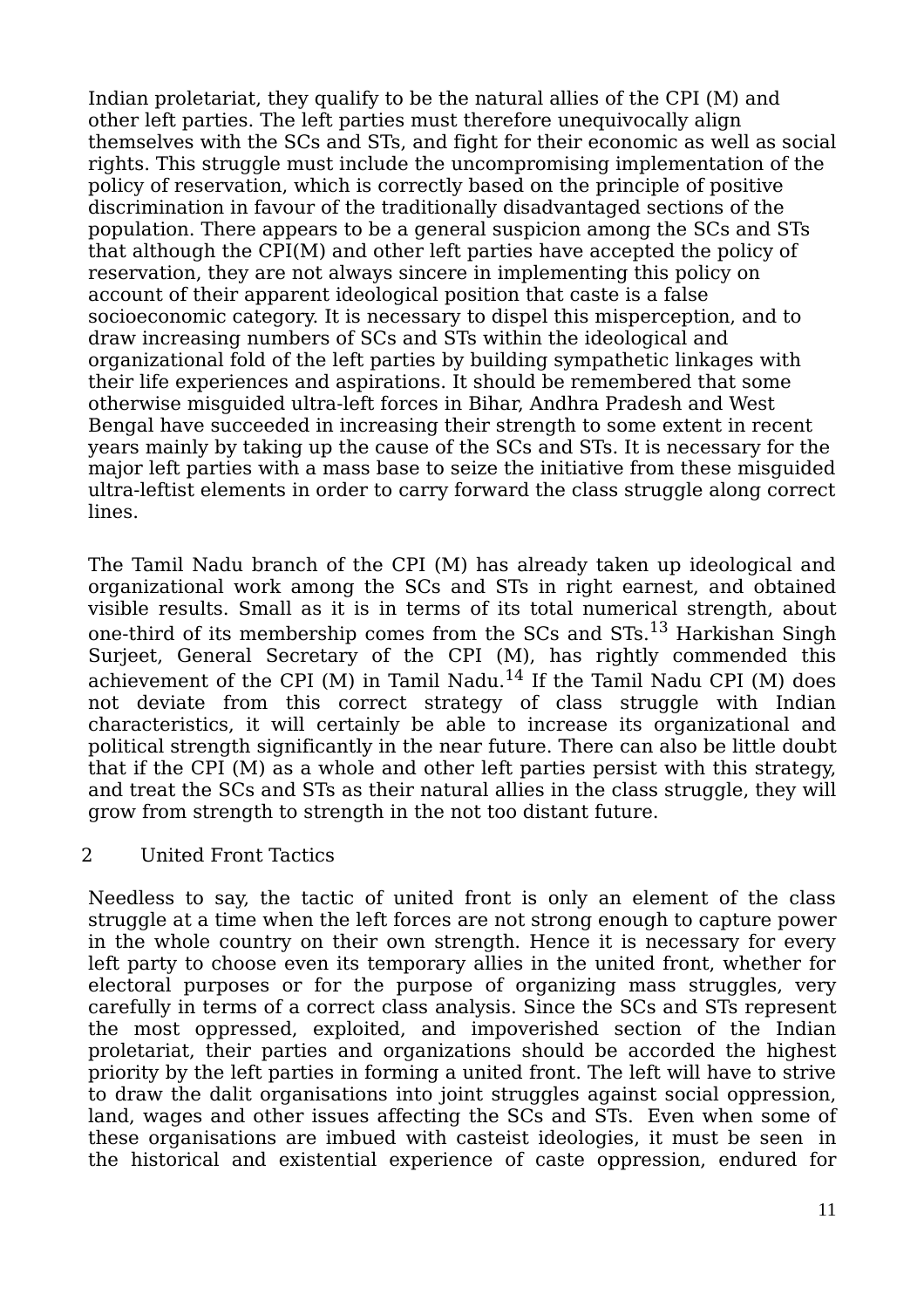centuries. It is the task of the left parties to engage them in dialogue and persuade them, through both ideology and practice, that their true destiny lies with the left.

It should not be forgotten that the grievances of the dalit-adivasi groups against Manuvada and their deep-seated sense of socioeconomic injustice is quite legitimate and not inconsistent with the class struggle. Their only fear seems to be that the left parties, in their apparently exclusive preoccupation with the economic dimension of the class struggle, would fail to pay special attention to the issue of caste oppression, and hence not serve the true socioeconomic interests of the SCs and STs. But in the context of the clear espousal of the cause of caste oppression by the CPI (M), which is the largest leftist party in the country, there is no valid reason for this misperception. Once they are persuaded to realize, by word and deed, that the left parties regard them as natural allies and assign the highest priority to their emancipation, the parties and organizations of the SCs and STs may not be slow to form permanent alliances with the left. The formation of a united front with other democratic parties need not be ruled out in a given situation, but in no case should the most oppressed and exploited section of the Indian proletariat be left out of a united front led by the left parties. There can be little doubt that the left parties will make rapid headway in Indian politics, outside the states of West Bengal, Kerala and Tripura, if united fronts are formed in this manner, keeping in view the long-term strategy of the class struggle with Indian characteristics.

#### 3. Cultural Revolution

As we have tried to show above, the crystallized prejudice structure of caste has acquired a certain autonomous character over the centuries, and often stymies the growth of class consciousness and thwarts the growth of the class struggle for the radical restructuring of the relations of production in India.. It has grown out of ancient religious dogmas and cultural prejudices, and is unique to India's long and unbroken sociocultural tradition. Feudal social formations elsewhere, such as the estate system of Europe, were not sustained and perpetuated by any archaic social hierarchies based on socioreligious strictures and taboos enforced by the state. The socioeconomic structure of medieval Europe represented a simple division of the population in terms of economic status that was functionally and almost exclusively derived from the relations of production. The transition from feudalism to capitalism, accompanied by an intellectual renaissance and religious reformation, led to a simple division of society into classes. Even in China, which was a feudal country at the time of the communist revolution, there were no archaic and rigid sociocultural formations intervening in class relations. The class struggle there was carried out by the peasants and workers against the landlords and capitalists, as well as against the state controlled by the latter. But the existence of the crystallized prejudice structure of caste as a palpable objective element of India's socioeconomic structure makes it imperative to add a specifically cultural dimension to the class struggle.

A direct assault on the economic structures of feudalism and capitalism, and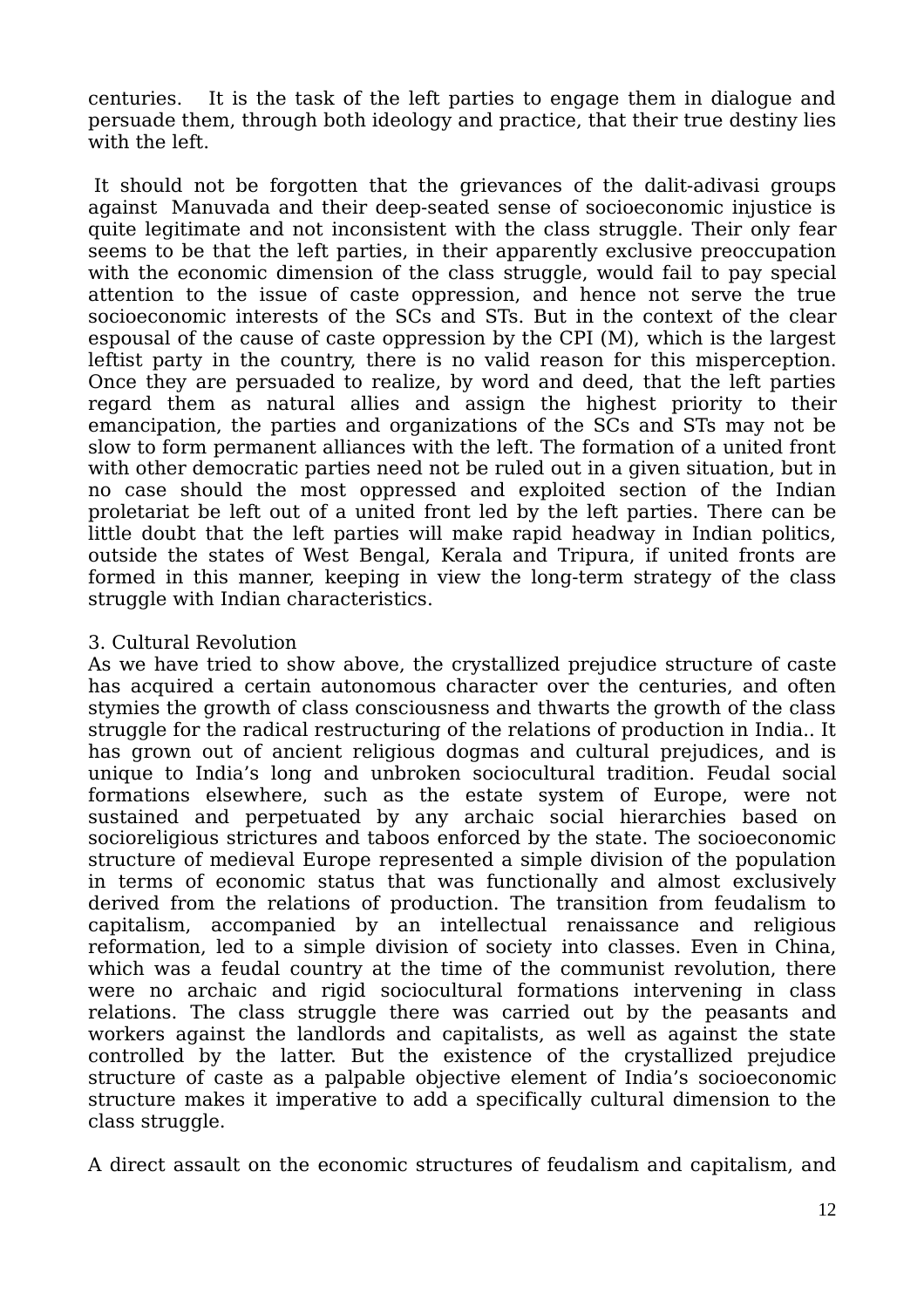the transformation of these structures into socialist relations of production should, of course, remain the central thrust of the class struggle in India. But on account of the complex class-caste relationship outlined above, the class struggle on the economic front will have to be supplemented by a great intellectual and cultural movement among the masses against the religious and cultural prejudices that sustain the caste hierarchy and perpetuate caste oppression. Here the struggle against caste oppression and the struggle against communal fascism are likely to converge in one gigantic cultural revolution. The struggle for the replacement of the unscientific and bourgeois religious culture that sustains both caste oppression and communal fascism by a scientific, proletarian, and socialist culture will have to be an integral element of the class struggle in India. Moreover, this will have to be a protracted cultural revolution that will continue for a long time after the socialist revolution, as and when it takes place.

A proletarian socialist revolution does not seem to be an immediate possibility in India, although this must remain the inalienable long-term goal of the class struggle. But this is not sufficient reason for arguing that the class struggle must therefore confine itself to something close to economism in the immediate future. Even within the constraints imposed by the objective politicoeconomic conditions of India it is possible, in fact imperative, to carry on a massive intellectual struggle against religious and obscurantist belief structures and values. Even partial success of such a cultural revolution would in fact lead to an awakening of class consciousness among the masses, reinforce the class struggle on the economic and political fronts, and pave the way for the rapid growth of the left forces all over India.

### NOTES AND REFERENCES

- 1. For Marx's early comments on the caste system in India see Karl Marx, "The British Rule in India", first published in New York Daily Tribune, 25 June 1853; "Future Results of British Rule in India", first published in New York Daily Tribune, 8 August 1853. The quotation is from the second article.
- 2. Capital, vol. III, ch. 20.
- 3. Economic and Political Weekly, Annual Number, 1979, p.347. For other writings of EMS Namboodiripad on class-caste relations see his Problems of National Integration, National Book Agency, Calcutta, 1966; Kerala Yesterday, Today and Tomorrow, National Book Agency, Calcutta, 1968; and Selected Writings, National Book Agency, Calcutta, 1982, vol. I.
- 4. Economic and Political Weekly, Annual Number, 1979, p. 355.
- 5. B.T. Ranadive, Caste, Class and Property Relations, National Book Agency, Calcutta, 1982, Foreword.
- 6. Ram Sharan Sharma, Sudras in Ancient India, Motilal Banarsidas, Delhi, 1990, ch. 2.
- 7. Report of the Commissioner for Scheduled Castes and Scheduled Tribes, 1979-81 (Twentyseventh Report), Government of India, 1983, p. 3.
- 8. Ibid.
- 9. T.C.Joseph, "Child Victims of Exploitation", Sunday Statesman Miscellany, Calcutta, 12 October 1986.
- 10. Pradhan H.Prasad, "Rise of Kulak Power and Caste Struggle in North